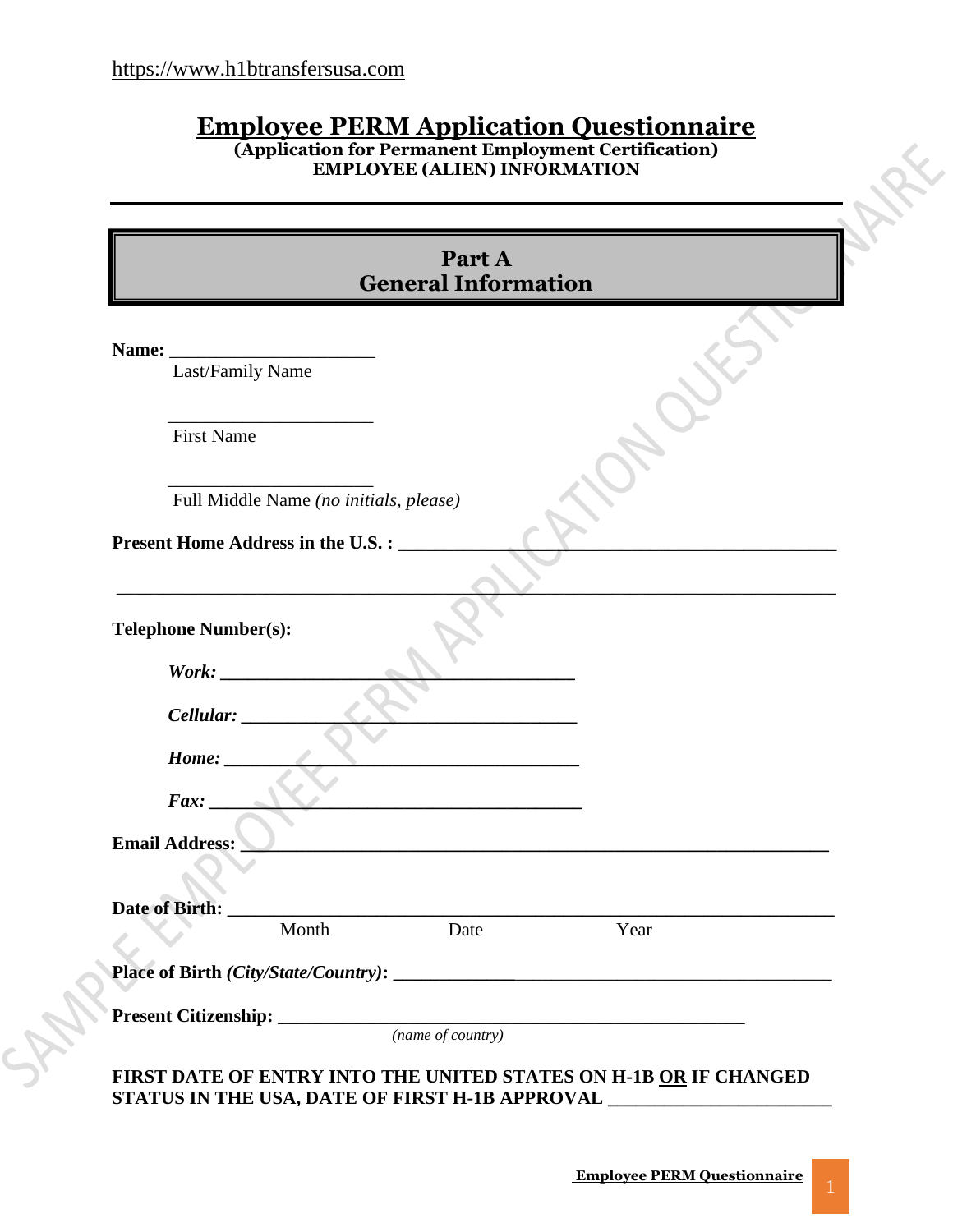$\mathcal{L}_{\infty}$ 

*(mention which applies)*

X

| <b>DATE FIFTH YEAR OF H STATUS EXPIRES</b>                            |                                                                                               |
|-----------------------------------------------------------------------|-----------------------------------------------------------------------------------------------|
| needs to be filed before your 5 <sup>th</sup> year of H status ends.) | (Should you wish to extend your H status beyond 6-year limit, your PERM (Labor Certification) |
|                                                                       |                                                                                               |
|                                                                       |                                                                                               |
|                                                                       |                                                                                               |
|                                                                       |                                                                                               |
|                                                                       | (please enter full legal name of the organization)                                            |
|                                                                       |                                                                                               |
|                                                                       |                                                                                               |
| Phone: Fax: Fax:                                                      | $\angle$ Email:                                                                               |
| Job Title at present job: _____________                               | (as per the documents filed with the USCIS – LCA for H-1B visas and Form I-129 for L-1 visas) |
|                                                                       |                                                                                               |
| If married, spouse's country of birth:                                |                                                                                               |
|                                                                       |                                                                                               |
|                                                                       | Part B<br><b>Alien's Education Information</b>                                                |

**\*Note:** Kindly fill-in the following starting from highest level of education. Please use additional sheet if required. List all education, including diploma(s), training(s), certificate courses, or the equivalent.

| Name and address of Colleges,<br><b>Schools and Universities attended</b><br>(Please include <b>Full</b> Address, City, State or<br>province, Country, & postal code) | Major<br><b>Field of</b><br><b>Study</b> | From<br>(MM/DD/<br>YYYY) | To<br>(MM)DD/<br>YYYY) | <b>Degree</b><br><b>Received</b><br>(Master,<br>Bachelor, etc) |
|-----------------------------------------------------------------------------------------------------------------------------------------------------------------------|------------------------------------------|--------------------------|------------------------|----------------------------------------------------------------|
|                                                                                                                                                                       |                                          |                          |                        |                                                                |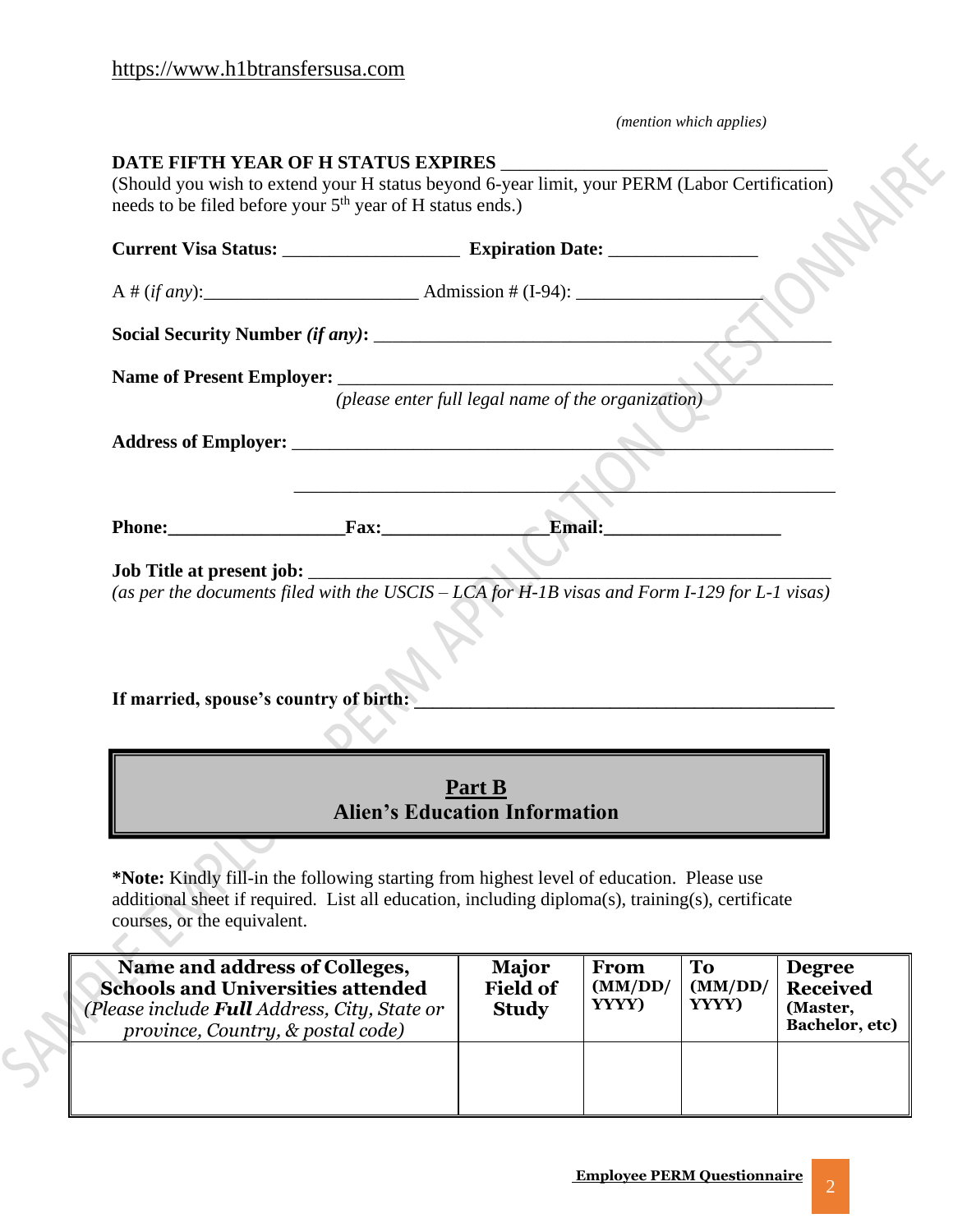#### **Vocational or Training Institutions Attended**

| Name and address of Institution<br>(Please include <b>Full Address</b> , City, State or<br>province, Country, & postal code) | <b>Major</b><br><b>Field of</b><br><b>Study</b> | From<br>(MM/DD)<br>YYYY) | <b>To</b><br>(MM)DD<br>(YYYY) | Diploma or<br><b>Certificate</b><br><b>Received</b> |
|------------------------------------------------------------------------------------------------------------------------------|-------------------------------------------------|--------------------------|-------------------------------|-----------------------------------------------------|
|                                                                                                                              |                                                 |                          |                               |                                                     |
|                                                                                                                              |                                                 |                          |                               |                                                     |
|                                                                                                                              |                                                 |                          |                               |                                                     |

#### **Part C Alien's Work Experience**

**\*Note:** Please fill-in the following in descending order, starting from current employer and going back to the first employer. Please use separate sheet if necessary. **Please do not mention the names of the client sites – only the names of the employers.**

 **\_\_\_\_\_\_\_\_\_\_\_\_\_\_\_\_\_\_\_\_\_\_\_\_\_\_\_\_\_\_\_\_\_\_\_\_\_\_\_\_\_\_\_\_\_\_\_\_\_\_\_\_\_\_\_\_**

**1) Name of Employer: \_\_\_\_\_\_\_\_\_\_\_\_\_\_\_\_\_\_\_\_\_\_\_\_\_\_\_\_\_\_\_\_\_\_\_\_\_\_\_\_\_\_\_\_\_\_\_\_\_\_\_\_\_\_\_\_\_\_**

Address of Employer:

 **Nature of Employer's business:** 

\_\_\_\_\_\_\_\_\_\_\_\_\_\_\_\_\_\_\_\_\_\_\_\_\_\_\_\_\_\_\_\_\_\_\_\_\_\_\_\_\_\_\_\_\_\_\_\_\_\_\_\_\_\_\_\_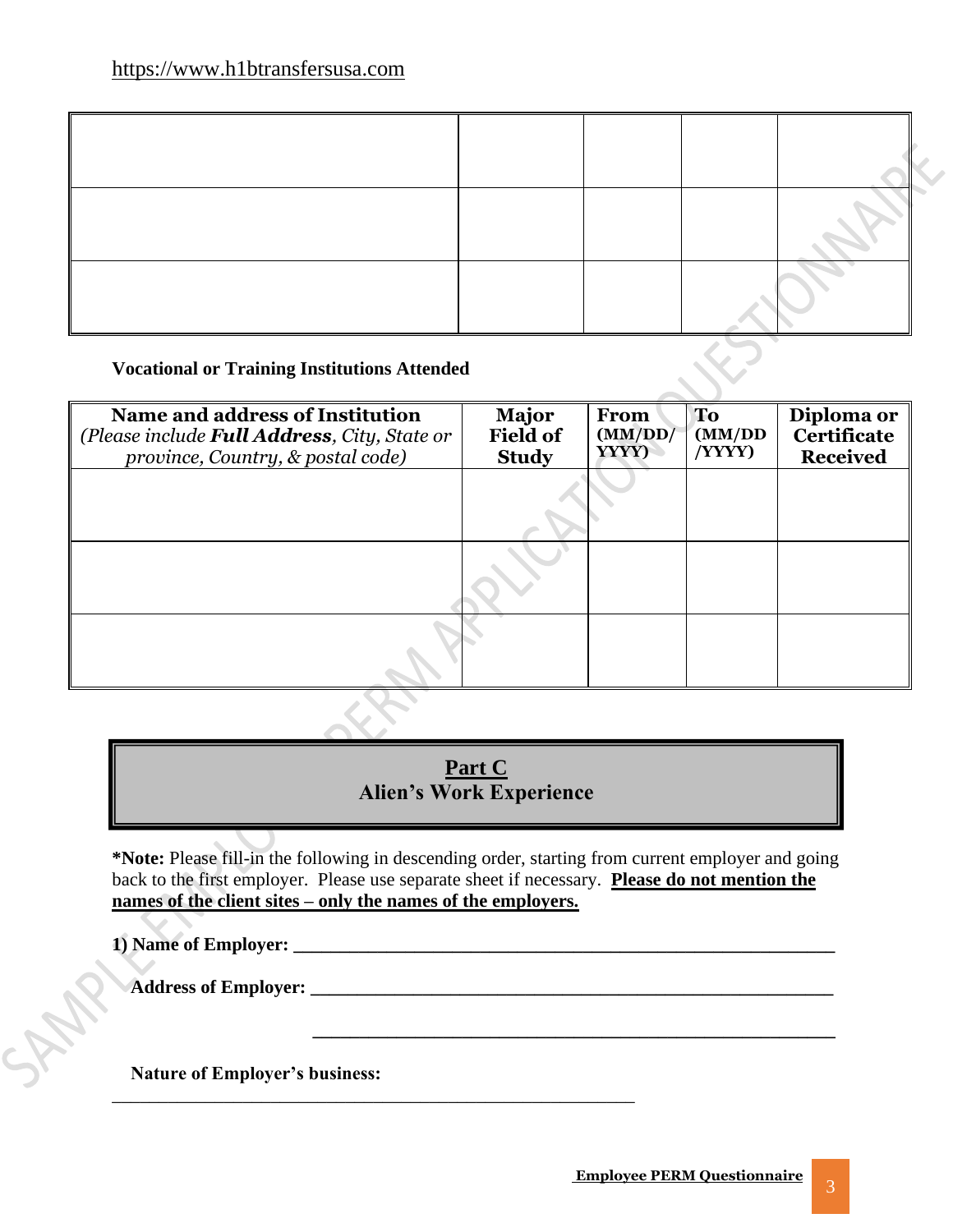| <b>Date Started:</b>                                |                                                                                                                                                                                                                               |     |                                                                                                                  |                                                                                                                                                                               |  |
|-----------------------------------------------------|-------------------------------------------------------------------------------------------------------------------------------------------------------------------------------------------------------------------------------|-----|------------------------------------------------------------------------------------------------------------------|-------------------------------------------------------------------------------------------------------------------------------------------------------------------------------|--|
|                                                     | Month                                                                                                                                                                                                                         | Day | Year                                                                                                             |                                                                                                                                                                               |  |
| Date Left:                                          |                                                                                                                                                                                                                               |     |                                                                                                                  |                                                                                                                                                                               |  |
|                                                     | Month                                                                                                                                                                                                                         | Day | Year                                                                                                             |                                                                                                                                                                               |  |
| Name and Phone Number of the Employer's Supervisor: |                                                                                                                                                                                                                               |     |                                                                                                                  |                                                                                                                                                                               |  |
|                                                     | the control of the control of the control of the control of the control of the control of the control of the control of the control of the control of the control of the control of the control of the control of the control |     |                                                                                                                  |                                                                                                                                                                               |  |
| Number of Hours worked (per week): __________       |                                                                                                                                                                                                                               |     |                                                                                                                  |                                                                                                                                                                               |  |
|                                                     |                                                                                                                                                                                                                               |     | worked, and detailed job description. Format will be provided, if required):                                     | Brief Job Description (Please ALSO provide a letter from the employer OR sworn and<br>notarized affidavit from co-worker mentioning the dates of employment, job title, hours |  |
|                                                     |                                                                                                                                                                                                                               |     |                                                                                                                  |                                                                                                                                                                               |  |
|                                                     |                                                                                                                                                                                                                               |     |                                                                                                                  |                                                                                                                                                                               |  |
|                                                     |                                                                                                                                                                                                                               |     |                                                                                                                  |                                                                                                                                                                               |  |
|                                                     |                                                                                                                                                                                                                               |     |                                                                                                                  |                                                                                                                                                                               |  |
|                                                     |                                                                                                                                                                                                                               |     |                                                                                                                  |                                                                                                                                                                               |  |
|                                                     |                                                                                                                                                                                                                               |     |                                                                                                                  |                                                                                                                                                                               |  |
|                                                     |                                                                                                                                                                                                                               |     |                                                                                                                  |                                                                                                                                                                               |  |
|                                                     |                                                                                                                                                                                                                               |     |                                                                                                                  |                                                                                                                                                                               |  |
| <b>Address of Employer:</b>                         |                                                                                                                                                                                                                               |     |                                                                                                                  |                                                                                                                                                                               |  |
|                                                     |                                                                                                                                                                                                                               |     | <u> 2000 - Jan Barnett, fransk politik (d. 1982)</u>                                                             |                                                                                                                                                                               |  |
|                                                     |                                                                                                                                                                                                                               |     | and the control of the control of the control of the control of the control of the control of the control of the |                                                                                                                                                                               |  |
|                                                     |                                                                                                                                                                                                                               |     |                                                                                                                  |                                                                                                                                                                               |  |
|                                                     |                                                                                                                                                                                                                               |     |                                                                                                                  |                                                                                                                                                                               |  |
|                                                     |                                                                                                                                                                                                                               |     |                                                                                                                  |                                                                                                                                                                               |  |
|                                                     |                                                                                                                                                                                                                               |     |                                                                                                                  |                                                                                                                                                                               |  |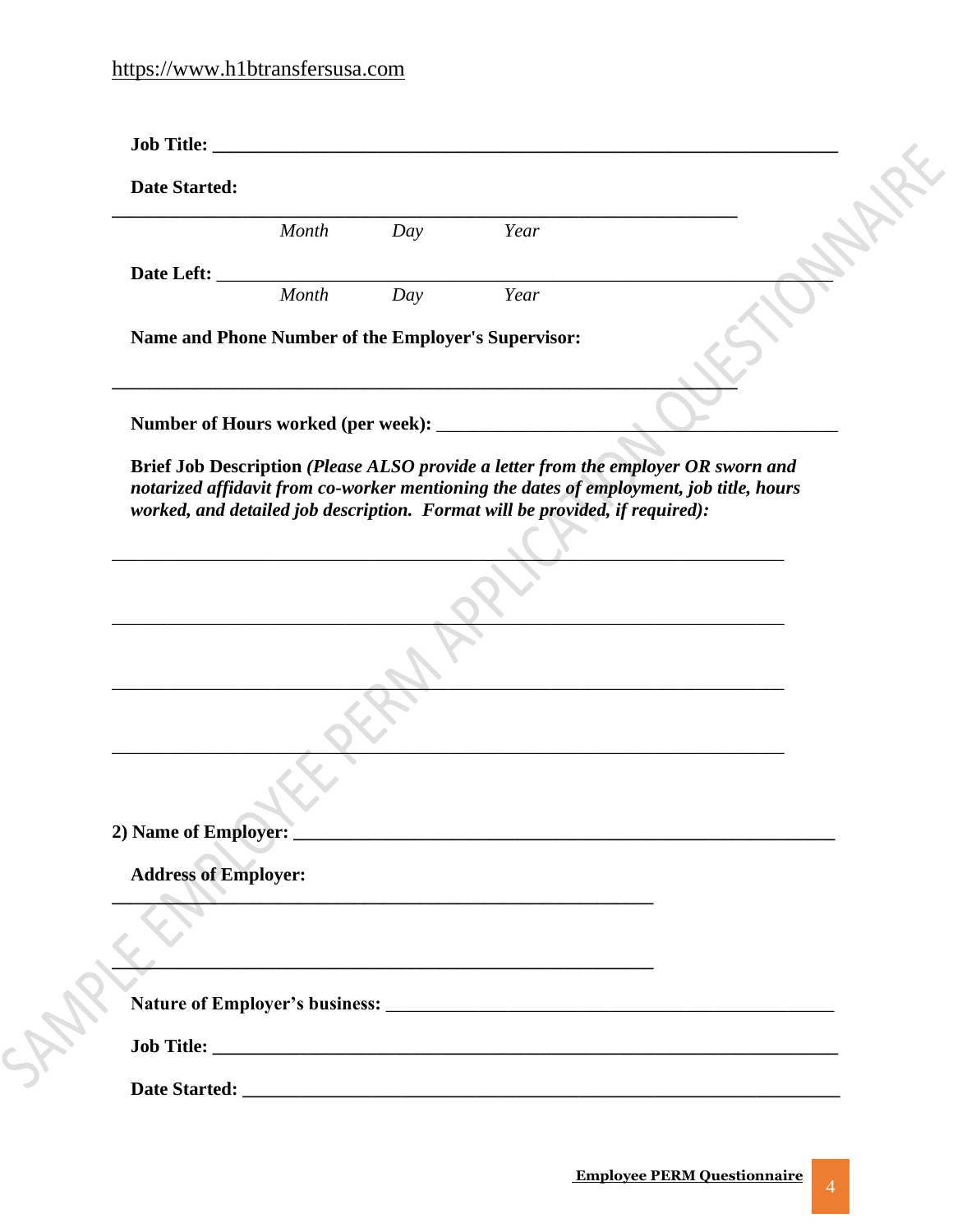|                             | Month |     |                                                                                                                                                                                                                                                               |  |
|-----------------------------|-------|-----|---------------------------------------------------------------------------------------------------------------------------------------------------------------------------------------------------------------------------------------------------------------|--|
| Date Left:                  | Month | Day | Year                                                                                                                                                                                                                                                          |  |
|                             |       |     | Name and Phone Number of the Employer's Supervisor:                                                                                                                                                                                                           |  |
|                             |       |     |                                                                                                                                                                                                                                                               |  |
|                             |       |     | Brief Job Description (Please ALSO provide a letter from the employer OR sworn and<br>notarized affidavit from co-worker mentioning the dates of employment, job title, hours<br>worked, and detailed job description. Format will be provided, if required): |  |
|                             |       |     |                                                                                                                                                                                                                                                               |  |
|                             |       |     |                                                                                                                                                                                                                                                               |  |
|                             |       |     |                                                                                                                                                                                                                                                               |  |
|                             |       |     |                                                                                                                                                                                                                                                               |  |
| 3) Name of Employer:        |       |     |                                                                                                                                                                                                                                                               |  |
| <b>Address of Employer:</b> |       |     |                                                                                                                                                                                                                                                               |  |
|                             |       |     |                                                                                                                                                                                                                                                               |  |
|                             |       |     |                                                                                                                                                                                                                                                               |  |
|                             |       |     |                                                                                                                                                                                                                                                               |  |
|                             |       |     |                                                                                                                                                                                                                                                               |  |
| Job Title:                  |       |     |                                                                                                                                                                                                                                                               |  |
| <b>Date Started:</b>        |       |     |                                                                                                                                                                                                                                                               |  |
|                             | Month | Day | Year                                                                                                                                                                                                                                                          |  |
| Date Left:                  |       |     |                                                                                                                                                                                                                                                               |  |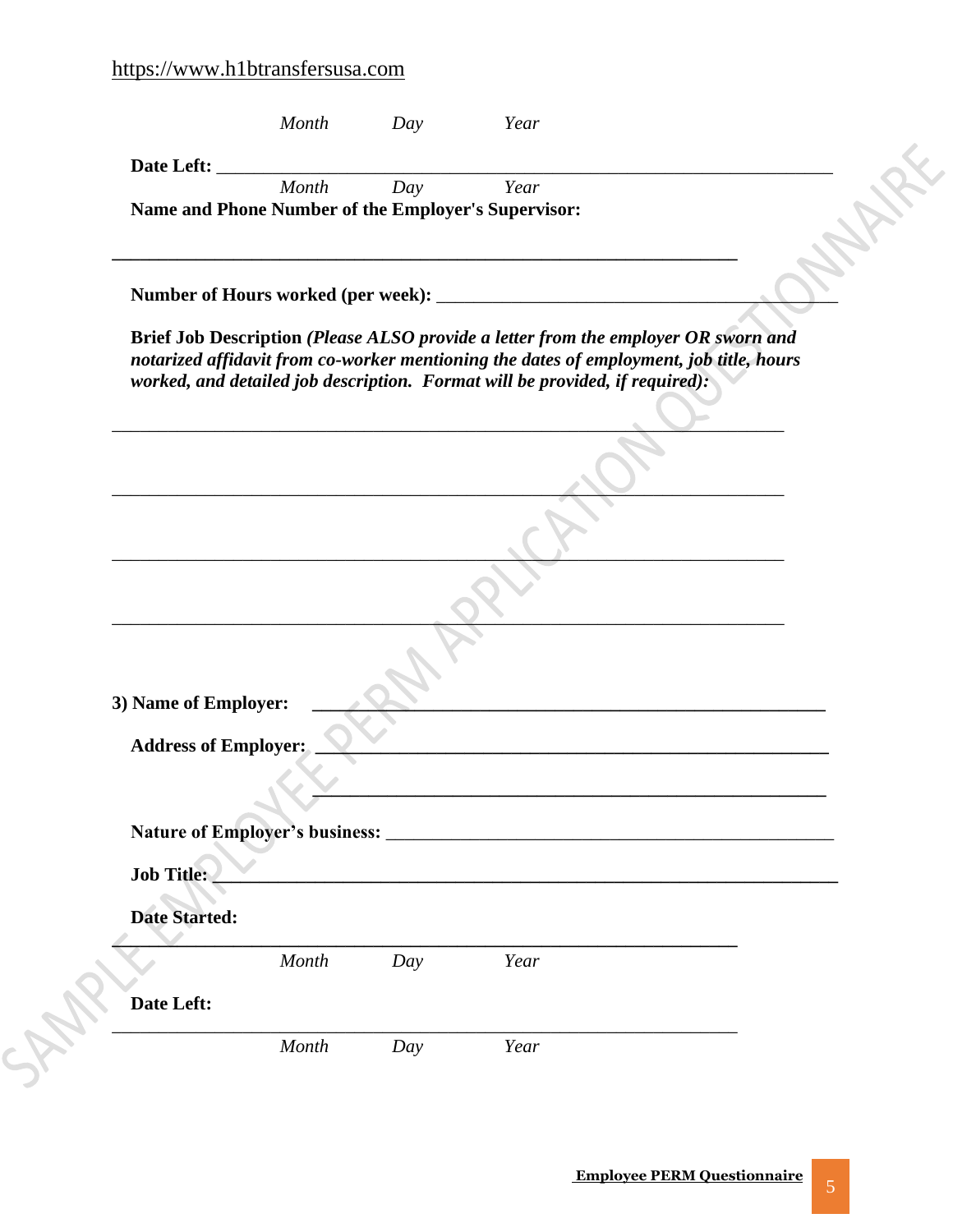**RAR** 

 **Name and Phone Number of the Employer's Supervisor:** 

|                                |       |     |                                                     | Brief Job Description (Please ALSO provide a letter from the employer OR sworn and<br>notarized affidavit from co-worker mentioning the dates of employment, job title, hours<br>worked, and detailed job description. Format will be provided, if required): |  |
|--------------------------------|-------|-----|-----------------------------------------------------|---------------------------------------------------------------------------------------------------------------------------------------------------------------------------------------------------------------------------------------------------------------|--|
|                                |       |     |                                                     |                                                                                                                                                                                                                                                               |  |
|                                |       |     |                                                     |                                                                                                                                                                                                                                                               |  |
|                                |       |     |                                                     |                                                                                                                                                                                                                                                               |  |
|                                |       |     |                                                     |                                                                                                                                                                                                                                                               |  |
|                                |       |     |                                                     |                                                                                                                                                                                                                                                               |  |
| <b>Address of Employer:</b>    |       |     |                                                     | the control of the control of the control of the control of the control of the control of                                                                                                                                                                     |  |
| Nature of Employer's business: |       |     |                                                     | <u> 1989 - Johann John Stone, markin biskup og det blev til store og en store og en som som som en som som som s</u>                                                                                                                                          |  |
| <b>Job Title:</b>              |       |     |                                                     |                                                                                                                                                                                                                                                               |  |
| <b>Date Started:</b>           |       |     |                                                     |                                                                                                                                                                                                                                                               |  |
|                                | Month | Day | Year                                                |                                                                                                                                                                                                                                                               |  |
| Date Left:                     | Month | Day | Year                                                |                                                                                                                                                                                                                                                               |  |
|                                |       |     | Name and Phone Number of the Employer's Supervisor: |                                                                                                                                                                                                                                                               |  |

**Brief Job Description** *(Please ALSO provide a letter from the employer OR sworn and notarized affidavit from co-worker mentioning the dates of employment, job title, hours worked, and detailed job description. Format will be provided, if required):*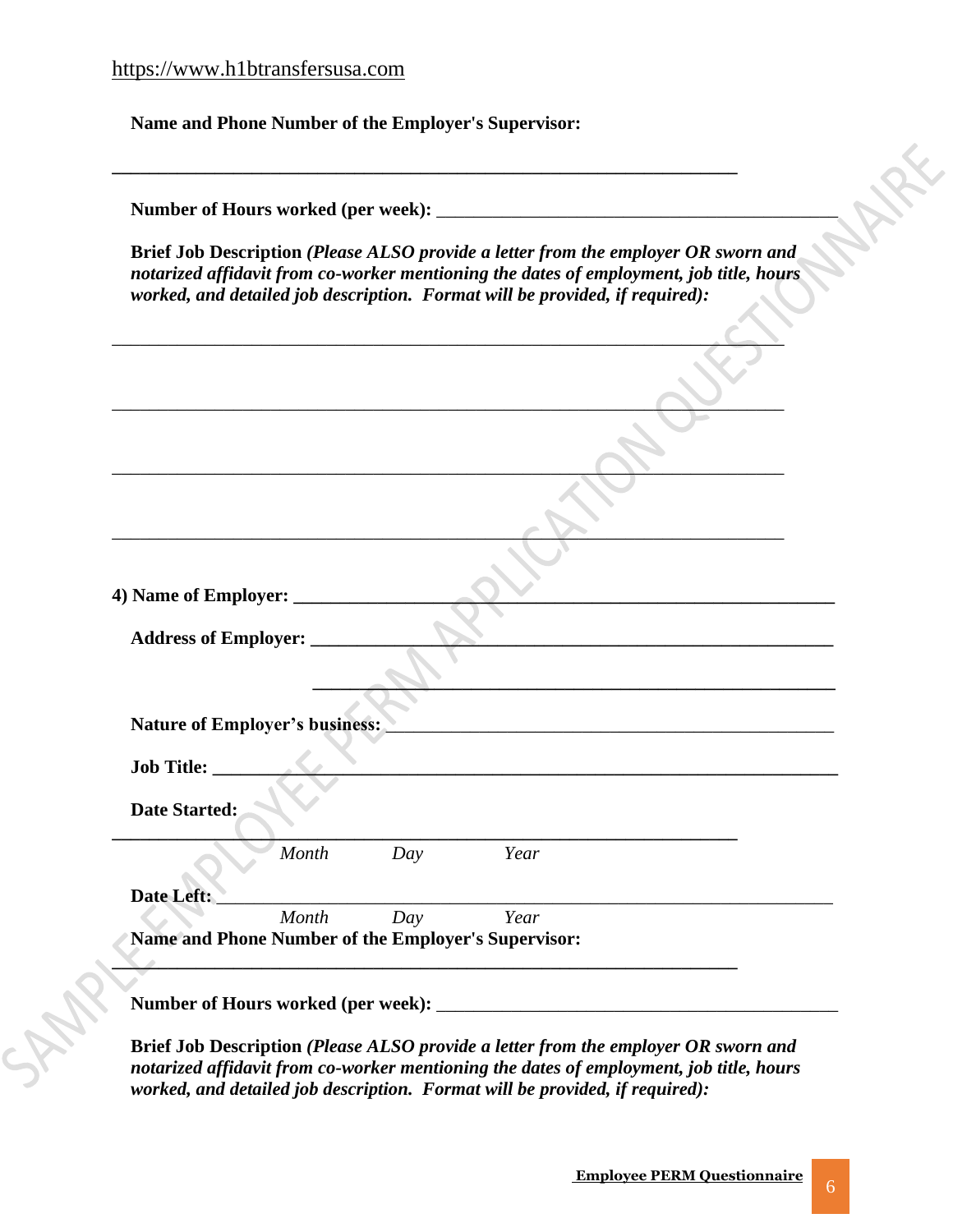|                                                              |                                                   | <u> 1989 - Andrea Santa Andrea Andrea Andrea Andrea Andrea Andrea Andrea Andrea Andrea Andrea Andrea Andrea Andr</u> |  |
|--------------------------------------------------------------|---------------------------------------------------|----------------------------------------------------------------------------------------------------------------------|--|
|                                                              |                                                   |                                                                                                                      |  |
|                                                              |                                                   |                                                                                                                      |  |
|                                                              |                                                   |                                                                                                                      |  |
|                                                              | <u> 1980 - Johann Barbara, martxa alemaniar a</u> |                                                                                                                      |  |
| Nature of Employer's business: ________                      |                                                   |                                                                                                                      |  |
|                                                              |                                                   |                                                                                                                      |  |
|                                                              |                                                   |                                                                                                                      |  |
| Month                                                        | Day                                               | Year                                                                                                                 |  |
|                                                              |                                                   |                                                                                                                      |  |
|                                                              |                                                   |                                                                                                                      |  |
|                                                              | Day                                               | Year                                                                                                                 |  |
| Month<br>Name and Phone Number of the Employer's Supervisor: |                                                   |                                                                                                                      |  |
|                                                              |                                                   |                                                                                                                      |  |

Brief Job Description (Please ALSO provide a letter from the employer OR sworn and notarized affidavit from co-worker mentioning the dates of employment, job title, hours worked, and detailed job description. Format will be provided, if required):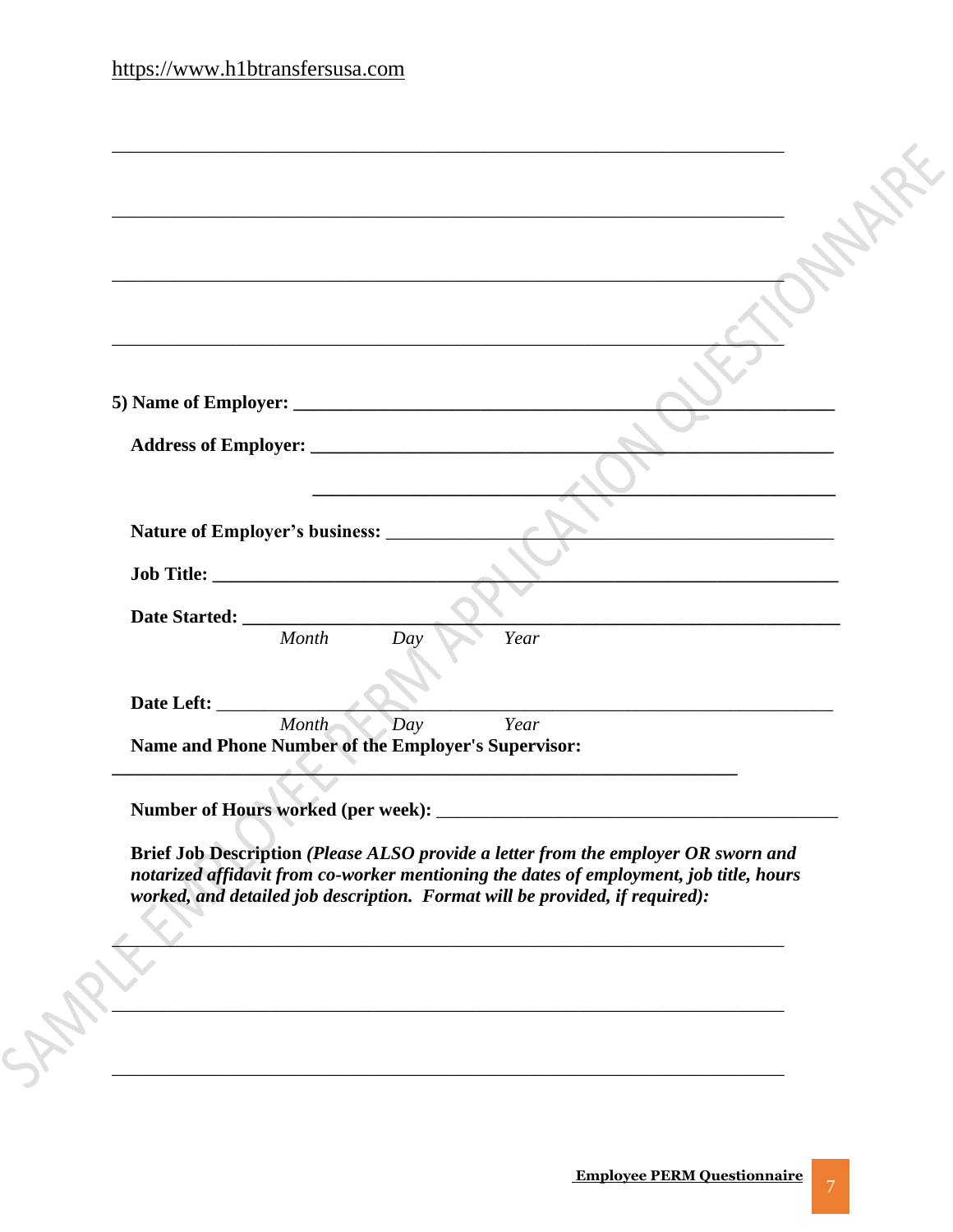|                                                                                                                                                                                                                     | Month<br>Day | Year |  |
|---------------------------------------------------------------------------------------------------------------------------------------------------------------------------------------------------------------------|--------------|------|--|
|                                                                                                                                                                                                                     |              |      |  |
|                                                                                                                                                                                                                     | Day<br>Month | Year |  |
| Name and Phone Number of the Employer's Supervisor:                                                                                                                                                                 |              |      |  |
| Number of Hours worked (per week):<br>Brief Job Description (Please ALSO provide a letter from the employer OR sworn and<br>notarized affidavit from co-worker mentioning the dates of employment, job title, hours |              |      |  |
| worked, and detailed job description. Format will be provided, if required):                                                                                                                                        |              |      |  |
|                                                                                                                                                                                                                     |              |      |  |
|                                                                                                                                                                                                                     |              |      |  |
|                                                                                                                                                                                                                     |              |      |  |
|                                                                                                                                                                                                                     |              |      |  |
|                                                                                                                                                                                                                     |              |      |  |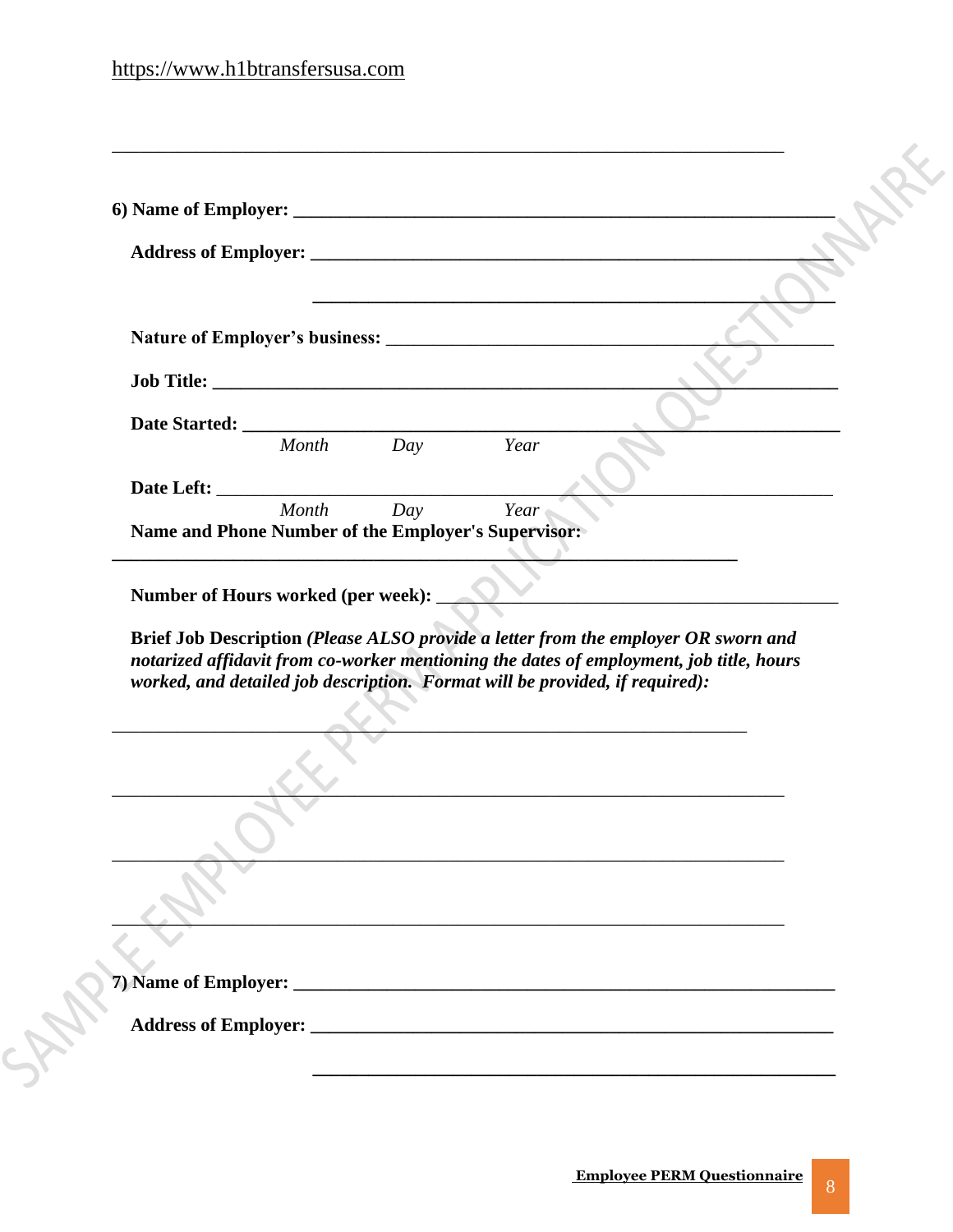|                                                     | Month | Day              | Year                                                                                                                  |                                                                                           |  |
|-----------------------------------------------------|-------|------------------|-----------------------------------------------------------------------------------------------------------------------|-------------------------------------------------------------------------------------------|--|
|                                                     |       |                  |                                                                                                                       |                                                                                           |  |
|                                                     | Month | $\overline{Day}$ | Year                                                                                                                  |                                                                                           |  |
| Name and Phone Number of the Employer's Supervisor: |       |                  |                                                                                                                       |                                                                                           |  |
|                                                     |       |                  |                                                                                                                       |                                                                                           |  |
|                                                     |       |                  |                                                                                                                       |                                                                                           |  |
|                                                     |       |                  |                                                                                                                       |                                                                                           |  |
|                                                     |       |                  |                                                                                                                       | the control of the control of the control of the control of the control of the control of |  |
|                                                     |       |                  |                                                                                                                       |                                                                                           |  |
|                                                     |       |                  |                                                                                                                       | the contract of the contract of the contract of the contract of the contract of           |  |
|                                                     |       |                  |                                                                                                                       |                                                                                           |  |
| 8) Name of Employer:                                |       |                  |                                                                                                                       |                                                                                           |  |
| <b>Address of Employer:</b>                         |       |                  | <u> 1990 - Jan James Sand, Amerikaans en Stadt en de Stadt geheer om de stadt geheer om de stadt geheer om de sta</u> |                                                                                           |  |
|                                                     |       |                  |                                                                                                                       |                                                                                           |  |
|                                                     |       |                  |                                                                                                                       |                                                                                           |  |
|                                                     |       |                  |                                                                                                                       |                                                                                           |  |
|                                                     |       |                  |                                                                                                                       |                                                                                           |  |
|                                                     |       |                  |                                                                                                                       |                                                                                           |  |
|                                                     | Month | Day              | Year                                                                                                                  |                                                                                           |  |
|                                                     |       |                  |                                                                                                                       |                                                                                           |  |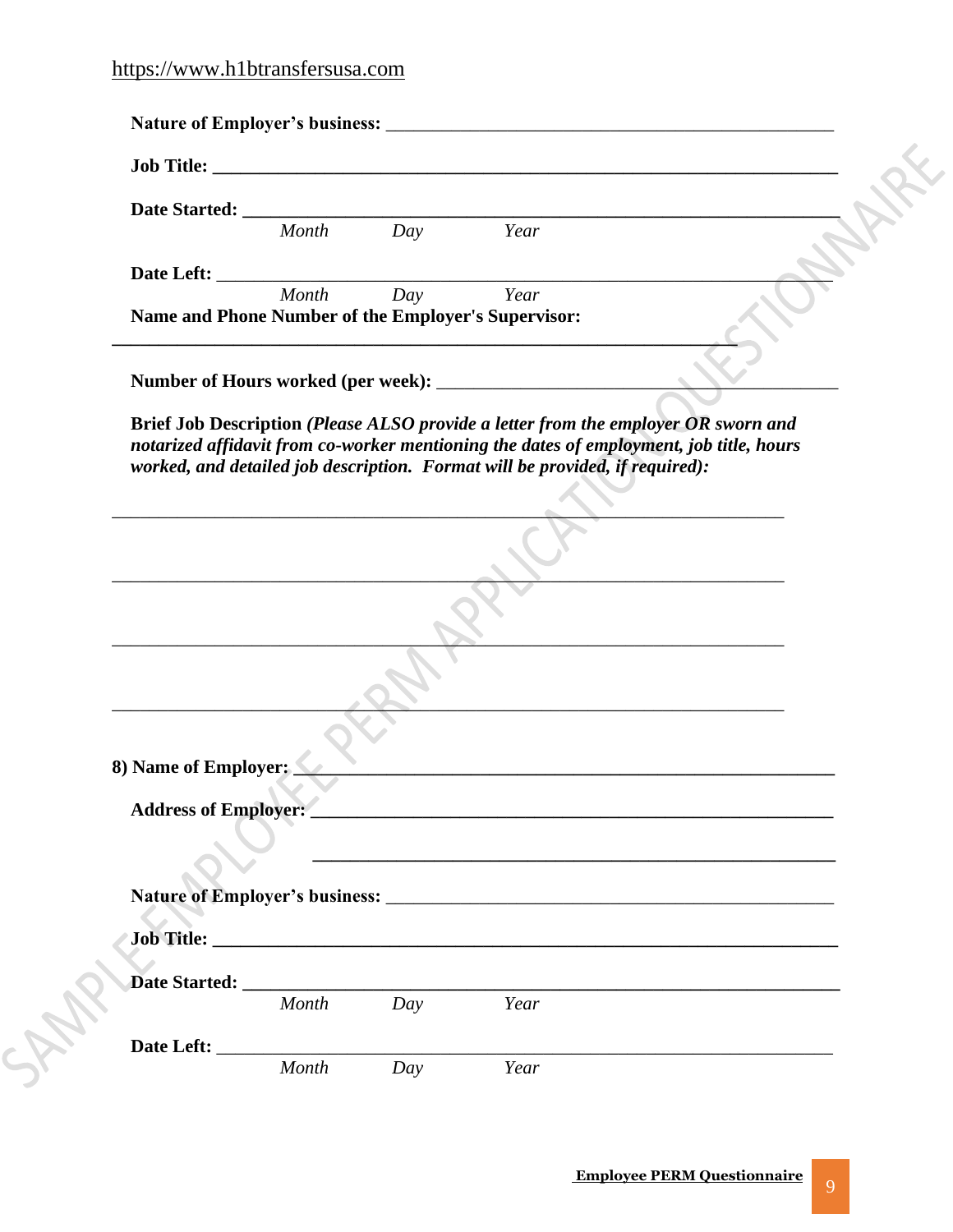**Name and Phone Number of the Employer's Supervisor:** 

Number of Hours worked (per week):

**Brief Job Description** *(Please ALSO provide a letter from the employer OR sworn and notarized affidavit from co-worker mentioning the dates of employment, job title, hours worked, and detailed job description. Format will be provided, if required):*

\_\_\_\_\_\_\_\_\_\_\_\_\_\_\_\_\_\_\_\_\_\_\_\_\_\_\_\_\_\_\_\_\_\_\_\_\_\_\_\_\_\_\_\_\_\_\_\_\_\_\_\_\_\_\_\_\_\_\_\_\_\_\_\_\_\_\_\_\_\_\_\_

 $\blacksquare$  .  $\blacksquare$  .  $\blacksquare$  .  $\blacksquare$ 

\_\_\_\_\_\_\_\_\_\_\_\_\_\_\_\_\_\_\_\_\_\_\_\_\_\_\_\_\_\_\_\_\_\_\_\_\_\_\_\_\_\_\_\_\_\_\_\_\_\_\_\_\_\_\_\_\_\_\_\_\_\_\_\_\_\_\_\_\_\_\_\_

\_\_\_\_\_\_\_\_\_\_\_\_\_\_\_\_\_\_\_\_\_\_\_\_\_\_\_\_\_\_\_\_\_\_\_\_\_\_\_\_\_\_\_\_\_\_\_\_\_\_\_\_\_\_\_\_\_\_\_\_\_\_\_\_\_\_\_\_\_\_\_\_

**\_\_\_\_\_\_\_\_\_\_\_\_\_\_\_\_\_\_\_\_\_\_\_\_\_\_\_\_\_\_\_\_\_\_\_\_\_\_\_\_\_\_\_\_\_\_\_\_\_\_\_\_\_\_\_\_\_\_\_\_\_\_\_\_\_\_\_**



- ➢ Copy of updated **Resume**;
- ➢ Copies of **all educational credentials**, including degree certificates, transcripts/marksheets, and any training certificates;
- ➢ Copy of **evaluation** of educational credentials, if any;
- ➢ Copies of **Experience Letters/Employment Confirmation Letters** from **all** previous employers. The letters must be printed on the company's letterhead. The letters should include details of the job duties performed, the skills utilized, start and end dates of employment, and position(s) held and must be duly signed and dated by an authorized representative of the company;
- ➢ Clear **copy** of **passport** (all pages except blank ones); current I-94;
- ➢ Copies of **all** current and previous **I-797 approvals issued by the USCIS on behalf of the applicant.** *(include all documentation relating to an authorized stay in the United States, including B-1/B-2 status, F-1/F-2 status, L-1/L-2 status, etc., if applicable).*